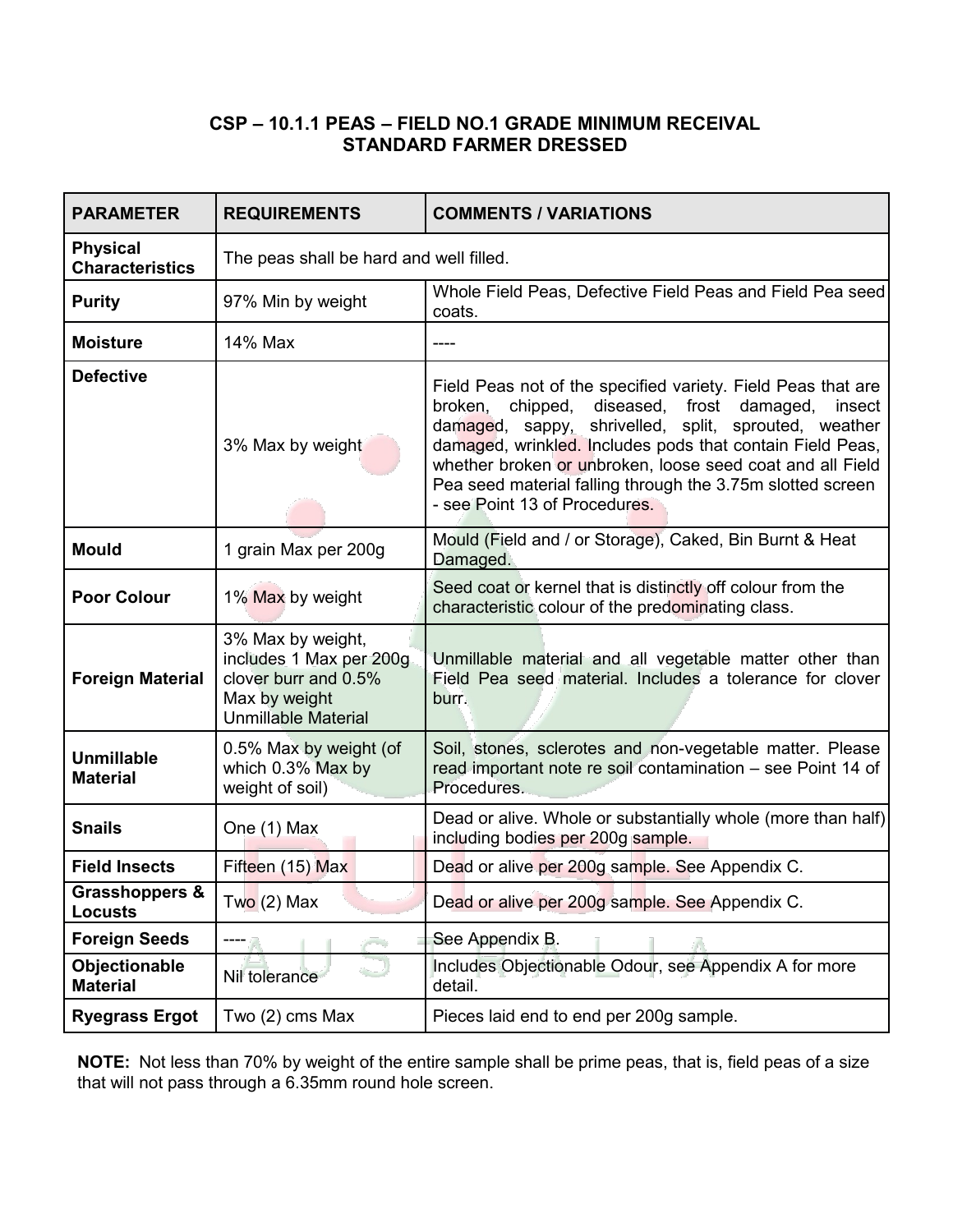# **EXPORT STANDARD FARMER DRESSED**

| <b>PARAMETER</b>                          | <b>REQUIREMENTS</b>                                                                                   | <b>COMMENTS / VARIATIONS</b>                                                                                                                                                                                                                                                                                                                                                                      |
|-------------------------------------------|-------------------------------------------------------------------------------------------------------|---------------------------------------------------------------------------------------------------------------------------------------------------------------------------------------------------------------------------------------------------------------------------------------------------------------------------------------------------------------------------------------------------|
| <b>Physical</b><br><b>Characteristics</b> | The Field Peas shall be hard and well filled.                                                         |                                                                                                                                                                                                                                                                                                                                                                                                   |
| <b>Purity</b>                             | 97% Min by weight                                                                                     | Whole Field Peas, Defective Field Peas and Field Pea<br>seed coats.                                                                                                                                                                                                                                                                                                                               |
| <b>Moisture</b>                           | 14% Max                                                                                               | ----                                                                                                                                                                                                                                                                                                                                                                                              |
| <b>Defective</b><br>Of which              | Containers (bulk or<br>bagged): 5% Max by<br>weight<br>Bulk vessel hold shipment:<br>7% Max by weight | Field Peas not of the specified variety. Field Peas that<br>are broken, chipped, diseased, frost damaged, insect<br>damaged, sappy, shrivelled, split, sprouted, weather<br>damaged, wrinkled. Includes pods that contain Field<br>Peas, whether broken or unbroken, loose seed coat and<br>all Field Pea seed material falling through the 3.75m<br>slotted screen - see Point 13 of Procedures. |
| <b>Mould</b>                              | 1% Max by weight*                                                                                     | Mould (Field and / or Storage), Caked, Bin Burnt & Heat<br>Damaged.                                                                                                                                                                                                                                                                                                                               |
| <b>Poor Colour</b>                        | 1% Max by weight                                                                                      | Field peas whose seed coats or kernels are distinctly off<br>colour from the characteristic colour of the predominating<br>class.                                                                                                                                                                                                                                                                 |
| <b>Foreign Material</b>                   | 3%<br>Max<br>weight,<br>by<br>includes 0.5%<br>Max by<br>weight Unmillable Material                   | Unmillable material and all vegetable matter other than<br>Field Pea seed material.                                                                                                                                                                                                                                                                                                               |
| <b>Unmillable</b><br><b>Material</b>      | 0.5% Max by weight (of<br>which 0.3% Max by weight<br>of soil)                                        | Soil, stones, sclerotes and non-vegetable matter. Please<br>read important note re soil contamination - see Point 14<br>of Procedures.                                                                                                                                                                                                                                                            |
| <b>Snails</b>                             | One (1) Max                                                                                           | Whole or substantially whole (more than half)<br>Dead.<br>including bodies per 200g sample.                                                                                                                                                                                                                                                                                                       |
| <b>Field Insects</b>                      | Fifteen (15) Max                                                                                      | Dead per 200g sample. See Appendix C.                                                                                                                                                                                                                                                                                                                                                             |
| Grasshoppers &<br><b>Locusts</b>          | Two $(2)$ Max                                                                                         | Dead or alive per 200g sample. See Appendix C.                                                                                                                                                                                                                                                                                                                                                    |
| <b>Foreign Seeds</b>                      | Д.                                                                                                    | See Appendix B.                                                                                                                                                                                                                                                                                                                                                                                   |
| Objectionable<br><b>Material</b>          | Nil tolerance                                                                                         | Includes Objectionable Odour, see Appendix A for more<br>detail.                                                                                                                                                                                                                                                                                                                                  |
| <b>Ryegrass Ergot</b>                     | Nil tolerance                                                                                         | ----                                                                                                                                                                                                                                                                                                                                                                                              |

**NOTE:** Not less than 70% by weight of the entire sample shall be prime peas, that is, field peas of a size that will not pass through a 6.35mm round hole screen.

*\* When not in conflict with Storage and Handling Agreement or Marketing Contract. Please note that this Export Standard is in addition to the specific quarantine requirements of particular countries, as governed by Plant Export Operations. See Introduction.*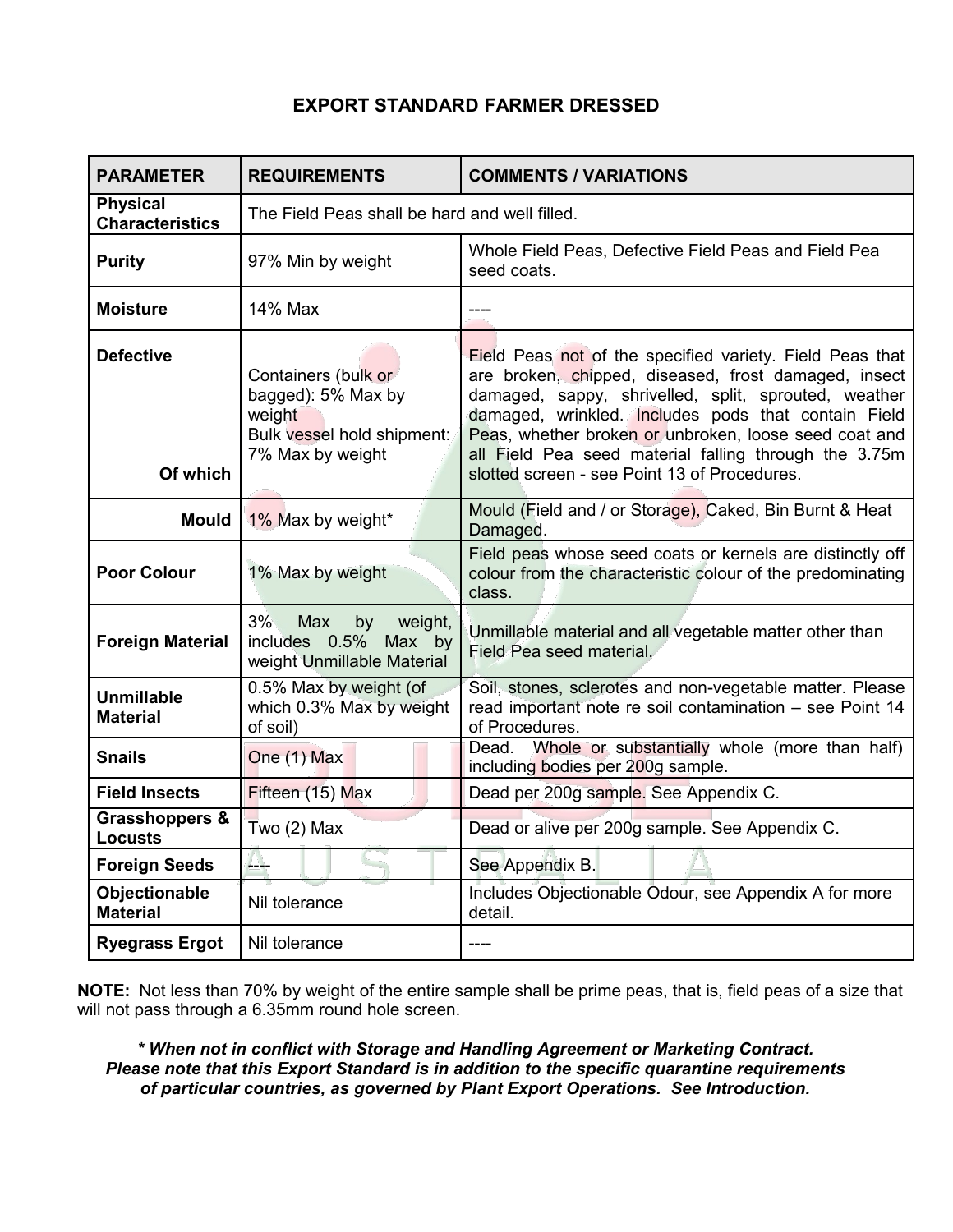### **EXPORT STANDARD MACHINE DRESSED**

| <b>PARAMETER</b>                          | <b>REQUIREMENTS</b>                                                                                             | <b>COMMENTS / VARIATIONS</b>                                                                                                                                                                                                                                                                                                                                                                      |
|-------------------------------------------|-----------------------------------------------------------------------------------------------------------------|---------------------------------------------------------------------------------------------------------------------------------------------------------------------------------------------------------------------------------------------------------------------------------------------------------------------------------------------------------------------------------------------------|
| <b>Physical</b><br><b>Characteristics</b> | The peas shall be hard and well filled.                                                                         |                                                                                                                                                                                                                                                                                                                                                                                                   |
| <b>Purity</b>                             | 99% Min by weight                                                                                               | Whole Field Peas, Defective Field Peas and Field Pea<br>seed coats.                                                                                                                                                                                                                                                                                                                               |
| <b>Moisture</b>                           | 14% Max                                                                                                         |                                                                                                                                                                                                                                                                                                                                                                                                   |
| <b>Defective</b><br>Of which              | Containers (bulk or<br>bagged): 2% Max by<br>weight<br><b>Bulk vessel hold</b><br>shipment: 5% Max by<br>weight | Field Peas not of the specified variety. Field Peas that<br>are broken, chipped, diseased, frost damaged, insect<br>damaged, sappy, shrivelled, split, sprouted, weather<br>damaged, wrinkled. Includes pods that contain Field<br>Peas, whether broken or unbroken, loose seed coat and<br>all Field Pea seed material falling through the 3.75m<br>slotted screen - see Point 13 of Procedures. |
| <b>Mould</b>                              | 1% Max by weight*                                                                                               | Mould (Field and / or Storage), Caked, Bin Burnt & Heat<br>Damaged.                                                                                                                                                                                                                                                                                                                               |
| <b>Poor Colour</b>                        | 1% Max by weight                                                                                                | Seed coat or kernel that is distinctly off colour from the<br>characteristic colour of the predominating class.                                                                                                                                                                                                                                                                                   |
| <b>Foreign Material</b>                   | 1% Max by weight,<br>includes 0.1% Max by<br>weight Unmillable<br>Material                                      | Unmillable material and all vegetable matter other than<br>Field Pea seed material.                                                                                                                                                                                                                                                                                                               |
| <b>Unmillable</b><br><b>Material</b>      | 0.1% Max by weight                                                                                              | Soil, stones, sclerotes and non-vegetable matter. Please<br>read important note re soil contamination - see Point 14<br>of Procedures.                                                                                                                                                                                                                                                            |
| <b>Snails</b>                             | Nil tolerance                                                                                                   |                                                                                                                                                                                                                                                                                                                                                                                                   |
| <b>Field Insects</b>                      | One (1) Max                                                                                                     | Dead per 200g sample. See Appendix C. Includes<br>Grasshoppers and/or Locusts.                                                                                                                                                                                                                                                                                                                    |
| <b>Foreign Seeds</b>                      |                                                                                                                 | See Appendix B.                                                                                                                                                                                                                                                                                                                                                                                   |
| Objectionable<br><b>Material</b>          | Nil tolerance                                                                                                   | Includes Objectionable Odour, see Appendix A for more<br>detail.                                                                                                                                                                                                                                                                                                                                  |
| <b>Ryegrass Ergot</b>                     | Nil tolerance                                                                                                   |                                                                                                                                                                                                                                                                                                                                                                                                   |

**NOTE:** Not less than 70% by weight of the whole shall be prime peas, that is, field peas of a size that will not pass through a 6.35mm round hole screen.

*\* When not in conflict with Storage and Handling Agreement or Marketing Contract. Please note that this Export Standard is in addition to the specific quarantine requirements of particular countries, as governed by Plant Export Operations. See Introduction.*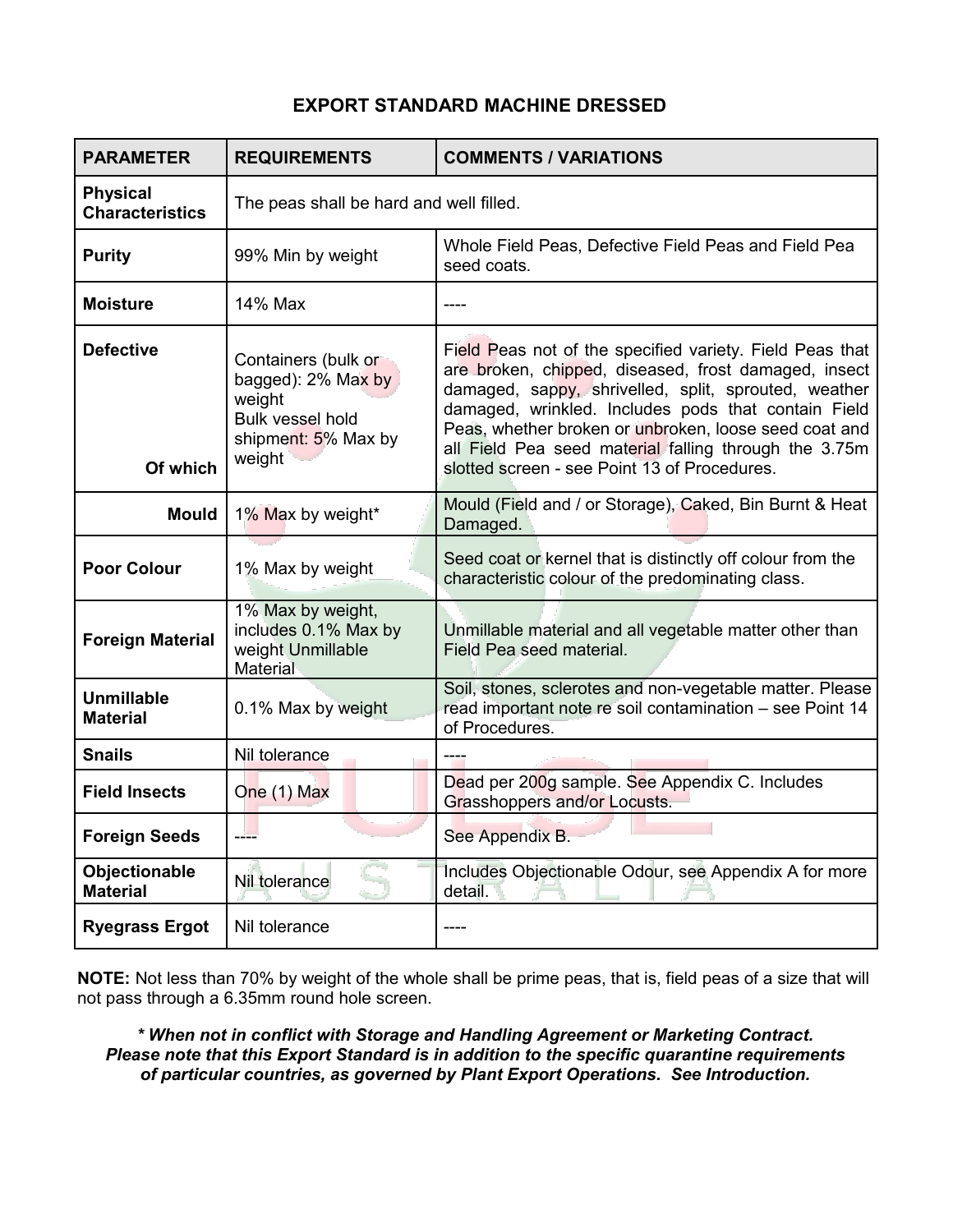# **RECEIVAL STANDARD FARMER DRESSED**

| <b>PARAMETER</b>                            | <b>REQUIREMENTS</b>                                                               | <b>COMMENTS / VARIATIONS</b>                                                                                                                                                                                                                                                             |
|---------------------------------------------|-----------------------------------------------------------------------------------|------------------------------------------------------------------------------------------------------------------------------------------------------------------------------------------------------------------------------------------------------------------------------------------|
| <b>Physical</b><br><b>Characteristics</b>   | The peas shall be hard and well filled.                                           |                                                                                                                                                                                                                                                                                          |
| <b>Purity</b>                               | 97% Min by weight                                                                 | Whole Field Peas, Defective Field Peas and Field Pea<br>seed coats.                                                                                                                                                                                                                      |
| <b>Moisture</b>                             | 14% Max                                                                           | ----                                                                                                                                                                                                                                                                                     |
| <b>Defective</b>                            | 7% Max by weight                                                                  | Field Peas not of the specified variety. Field Peas that<br>are broken, chipped, diseased, frost damaged, insect<br>damaged, sappy, shrivelled, split, sprouted, weather<br>damaged, wrinkled. Includes pods that contain Field<br>Peas, whether broken or unbroken and loose seed coat. |
| <b>Mould</b>                                | 1 grain Max per 200g                                                              | Mould (Field and / or Storage), Caked, Bin Burnt & Heat<br>Damaged.                                                                                                                                                                                                                      |
| <b>Poor Colour</b>                          | No limit                                                                          | ----                                                                                                                                                                                                                                                                                     |
| <b>Foreign Material</b>                     | 3% Max by weight,<br>includes 0.5% Max by<br>weight Unmillable<br><b>Material</b> | Unmillable material and all vegetable matter other than<br>Field Pea seed material.                                                                                                                                                                                                      |
| <b>Unmillable</b><br><b>Material</b>        | 0.5% Max by weight (of<br>which 0.3% Max by<br>weight of soil)                    | Soil, stones, sclerotes and non-vegetable matter.<br>Please read important note re soil contamination - see<br>Point 14 of Procedures.                                                                                                                                                   |
| <b>Snails</b>                               | One (1) Max                                                                       | Dead or alive. Whole or substantially whole (more than<br>half) including bodies per 200g sample.                                                                                                                                                                                        |
| <b>Field Insects</b>                        | Fifteen (15) Max                                                                  | Dead or alive per 200g sample. See Appendix C.                                                                                                                                                                                                                                           |
| <b>Grasshoppers &amp;</b><br><b>Locusts</b> | Two $(2)$ Max<br><b>Contract Contract</b>                                         | Dead or alive per 200g sample. See Appendix C.                                                                                                                                                                                                                                           |
| <b>Foreign Seeds</b>                        |                                                                                   | See Appendix B.                                                                                                                                                                                                                                                                          |
| Objectionable<br><b>Material</b>            | Nil tolerance                                                                     | Includes odour, see Appendix A for more detail.                                                                                                                                                                                                                                          |
| <b>Ryegrass Ergot</b>                       | Two $(2)$ cms Max                                                                 | Pieces laid end to end per 200g sample.                                                                                                                                                                                                                                                  |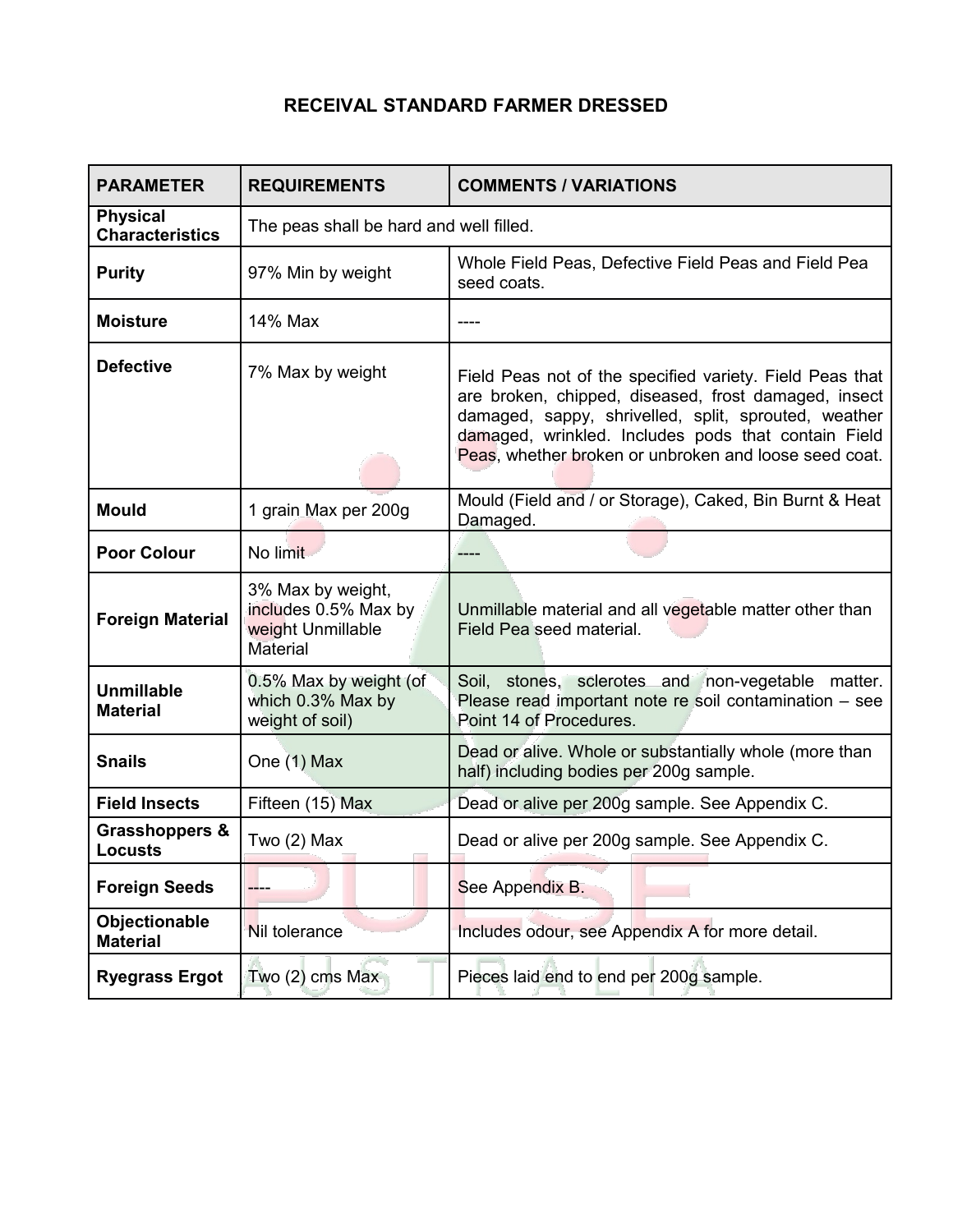# **EXPORT STANDARD FARMER DRESSED**

| <b>PARAMETER</b>                            | <b>REQUIREMENTS</b>                                                                                              | <b>COMMENTS / VARIATIONS</b>                                                                                                                                                                                                                                                                      |
|---------------------------------------------|------------------------------------------------------------------------------------------------------------------|---------------------------------------------------------------------------------------------------------------------------------------------------------------------------------------------------------------------------------------------------------------------------------------------------|
| <b>Physical</b><br><b>Characteristics</b>   | The peas shall be hard and well filled.                                                                          |                                                                                                                                                                                                                                                                                                   |
| <b>Purity</b>                               | 97% Min by weight                                                                                                | Whole Field Peas, Defective Field Peas and Field Pea seed<br>coats.                                                                                                                                                                                                                               |
| <b>Moisture</b>                             | 14% Max                                                                                                          | ----                                                                                                                                                                                                                                                                                              |
| <b>Defective</b><br>Of which                | Containers (bulk or<br>bagged): 9% Max by<br>weight<br><b>Bulk vessel hold</b><br>shipment: 11% Max by<br>weight | Field Peas not of the specified variety. Field Peas that are<br>broken, chipped,<br>diseased, frost<br>damaged,<br>insect<br>damaged, sappy, shrivelled, split, sprouted, weather<br>damaged, wrinkled. Includes pods that contain Field Peas,<br>whether broken or unbroken and loose seed coat. |
| <b>Mould</b>                                | 1% Max by weight*                                                                                                | Mould (Field and / or Storage), Caked, Bin Burnt & Heat<br>Damaged.                                                                                                                                                                                                                               |
| <b>Poor Colour</b>                          | No limit                                                                                                         | ----                                                                                                                                                                                                                                                                                              |
| <b>Foreign Material</b>                     | 3% Max by weight,<br>includes 0.5% Max by<br>weight Unmillable<br><b>Material</b>                                | Unmillable material and all vegetable matter other than<br>Field Pea seed material.                                                                                                                                                                                                               |
| <b>Unmillable</b><br><b>Material</b>        | 0.5% Max by weight (of<br>which 0.3% Max by<br>weight of soil)                                                   | Soil, stones, sclerotes and non-vegetable matter. Please<br>read important note re soil contamination - see Point 14 of<br>Procedures.                                                                                                                                                            |
| <b>Snails</b>                               | One (1) Max                                                                                                      | Whole or substantially whole (more than half)<br>Dead.<br>including bodies per 200g sample.                                                                                                                                                                                                       |
| <b>Field Insects</b>                        | Fifteen (15) Max                                                                                                 | Dead per 200g sample. See Appendix C.                                                                                                                                                                                                                                                             |
| <b>Grasshoppers &amp;</b><br><b>Locusts</b> | $Two(2)$ Max                                                                                                     | Dead or alive per 200g sample. See Appendix C.                                                                                                                                                                                                                                                    |
| <b>Foreign Seeds</b>                        | ----                                                                                                             | See Appendix B.                                                                                                                                                                                                                                                                                   |
| Objectionable<br><b>Material</b>            | Nil tolerance                                                                                                    | Includes Objectionable Odour, see Appendix A for more<br>detail.                                                                                                                                                                                                                                  |
| <b>Ryegrass Ergot</b>                       | Nil tolerance                                                                                                    |                                                                                                                                                                                                                                                                                                   |

*\* When not in conflict with Storage and Handling Agreement or Marketing Contract. Please note that this Export Standard is in addition to the specific quarantine requirements of particular countries, as governed by Plant Export Operations. See Introduction.*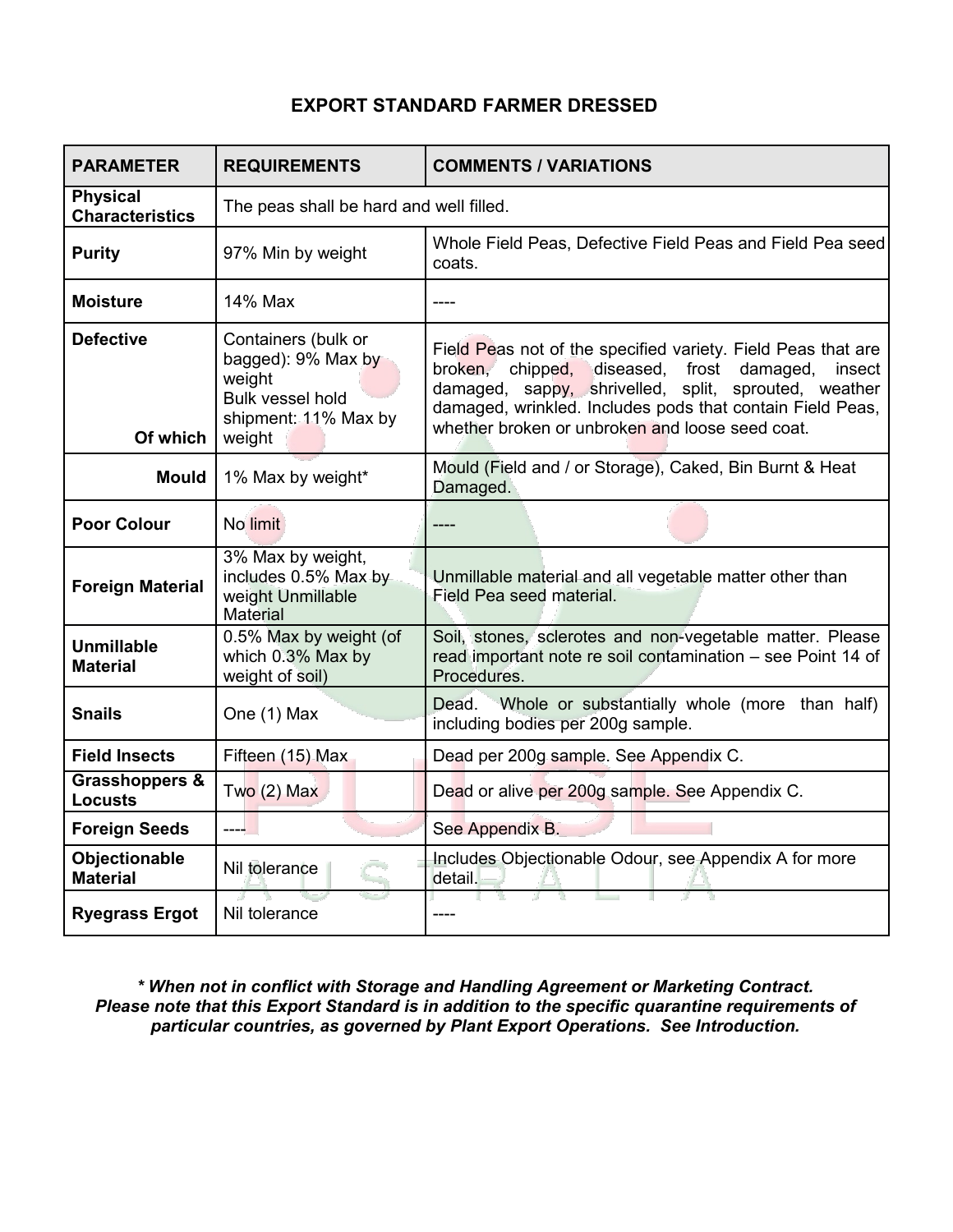# **EXPORT STANDARD MACHINE DRESSED**

| <b>PARAMETER</b>                          | <b>REQUIREMENTS</b>                                                                                             | <b>COMMENTS / VARIATIONS</b>                                                                                                                                                                                                                                                             |
|-------------------------------------------|-----------------------------------------------------------------------------------------------------------------|------------------------------------------------------------------------------------------------------------------------------------------------------------------------------------------------------------------------------------------------------------------------------------------|
| <b>Physical</b><br><b>Characteristics</b> | The peas shall be hard and well filled.                                                                         |                                                                                                                                                                                                                                                                                          |
| <b>Purity</b>                             | 99% Min by weight                                                                                               | Whole Field Peas, Defective Field Peas and Field Pea<br>seed coats.                                                                                                                                                                                                                      |
| <b>Moisture</b>                           | 14% Max                                                                                                         |                                                                                                                                                                                                                                                                                          |
| <b>Defective</b><br>Of which              | Containers (bulk or<br>bagged): 2% Max by<br>weight<br><b>Bulk vessel hold</b><br>shipment: 5% Max by<br>weight | Field Peas not of the specified variety. Field Peas that<br>are broken, chipped, diseased, frost damaged, insect<br>damaged, sappy, shrivelled, split, sprouted, weather<br>damaged, wrinkled. Includes pods that contain Field<br>Peas, whether broken or unbroken and loose seed coat. |
| Mould                                     | 1% Max by weight*                                                                                               | Mould (Field and / or Storage), Caked, Bin Burnt & Heat<br>Damaged.                                                                                                                                                                                                                      |
| <b>Poor Colour</b>                        | No limit                                                                                                        |                                                                                                                                                                                                                                                                                          |
| <b>Foreign Material</b>                   | 1% Max by weight,<br>includes 0.1% Max by<br>weight Unmillable<br>Material                                      | Unmillable material and all vegetable matter other than<br>Field Pea seed material.                                                                                                                                                                                                      |
| <b>Unmillable</b><br><b>Material</b>      | 0.1% Max by weight                                                                                              | Soil, stones, sclerotes and non-vegetable matter. Please<br>read important note re soil contamination - see Point 14<br>of Procedures.                                                                                                                                                   |
| <b>Snails</b>                             | Nil tolerance                                                                                                   |                                                                                                                                                                                                                                                                                          |
| <b>Field Insects</b>                      | One (1) Max                                                                                                     | Dead per 200g sample. See Appendix C. Includes<br>Grasshoppers and/or Locusts.                                                                                                                                                                                                           |
| <b>Foreign Seeds</b>                      |                                                                                                                 | See Appendix B.                                                                                                                                                                                                                                                                          |
| Objectionable<br><b>Material</b>          | Nil tolerance                                                                                                   | Includes Objectionable Odour, see Appendix A for more<br>detail.                                                                                                                                                                                                                         |
| <b>Ryegrass Ergot</b>                     | Nil tolerance                                                                                                   |                                                                                                                                                                                                                                                                                          |

*\* When not in conflict with Storage and Handling Agreement or Marketing Contract. Please note that this Export Standard is in addition to the specific quarantine requirements of particular countries, as governed by Plant Export Operations. See Introduction.*